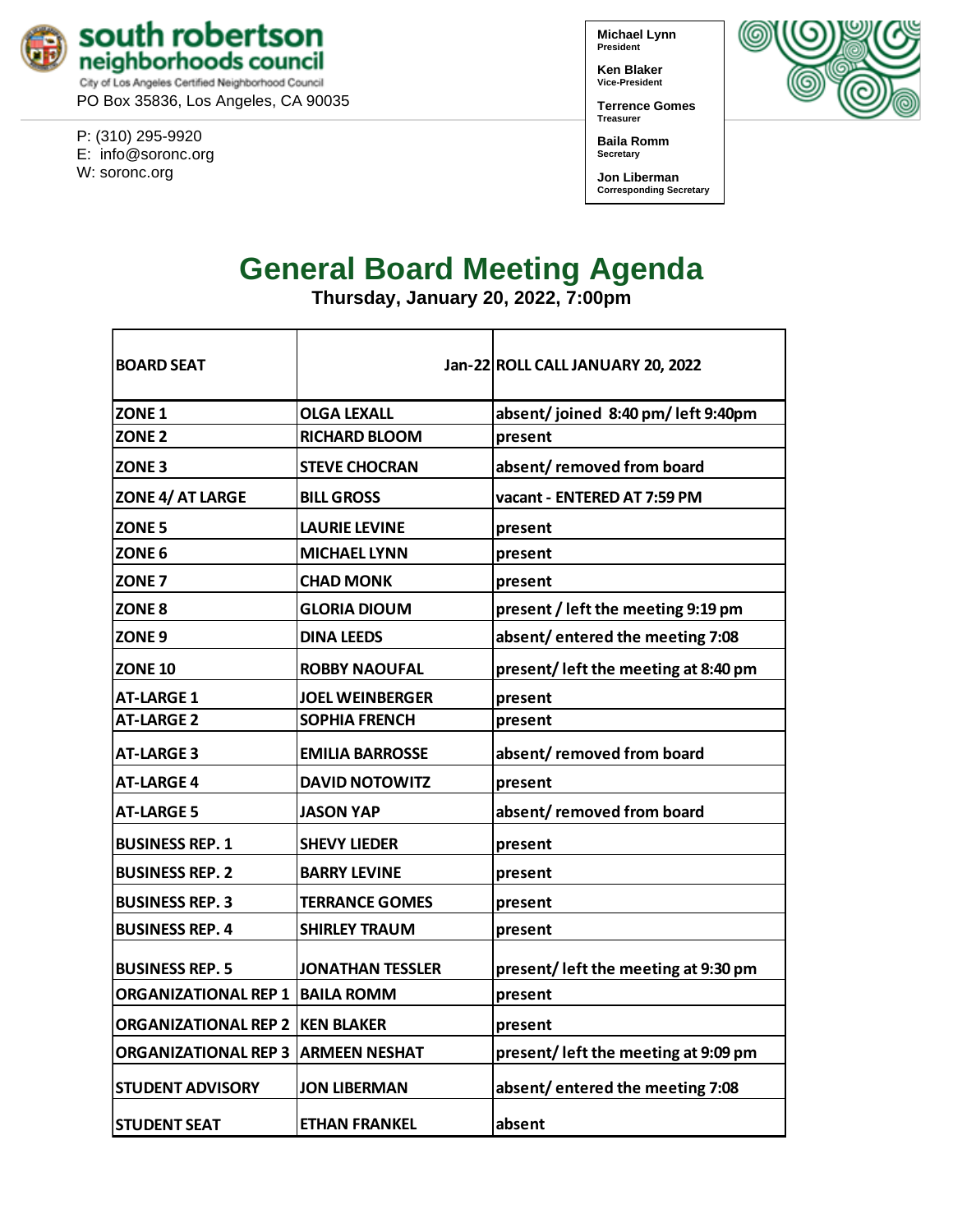- **1. Call to Order 7:02 pm**
- **2. Pledge of Allegiance**
- **3. Roll Call See above**
- **4. General Public Comment:** *Rob Wilcox, Katy Young Yaroslavsky,*

### **5. Brief Board Announcements**

a. Items for Future Committee or General Board Agendas Public Safety: Airdrome Alley poor visibility

b. Other Brief Board Announcements- NONE

# **6. Community Reports**

- a. LA Police Department (Ojeda) NOT PRESENT
- b. Office of Councilmember Ridley-Thomas (Guevara) NOT PRESENT
- c. Office of Councilmember Koretz (Ingram) GAVE UPDATE
- d. Office of Mayor Garcetti (Vinesh Anand) GAVE UPDATE
- e. Office of State Assemblymember Bloom (Kaufler) NOT PRESENT
- f. Office of State Assemblymember Bryan (Persoff) NOT PRESENT
- g. Office of State Senator Kamlager (Josef Siroky ) GAVE UPDATE
- h. Office of County Supervisor Sheila Khul 3<sup>rd</sup> district (Rachel Sherrell) GAVE UPDATE
- i. Department of Neighborhood Empowerment (Cupen-Ames) GAVE UPDATE
- j. Other Neighborhood, City and State offices (Veronica de la Cruz City Atty) NONE

# **7. Board Membership- Selections and Removals**

- a. Motion to appoint At-Large Representative (originally Residential Zone 4 Representative (Term expires 2023) (GB012022-01)
	- **. Moved: M. Lynn Second: T. Gomes**
		- Bill Gross
		- Kyle Burman

# **Public Comment: NONE**

**14- Bill Gross 3- Kyle Burman 2- Abstain**

**VOTE for Bill Gross: R. Bloom, L. Levine, M. Lynn, D. Leeds, R. Naoufal, S. French, D. Notowitz, S. Lieder, T. Gomes, S. Traum, J. Tessler, B. Romm, K. Blaker, J. Liberman**

**VOTE for Kyle Burman: G. Dioum, J. Weinberger, B. Levine, Abstain: C. Monk, A. Neshat**

Bill Gross entered the meeting as a boardmember at 7:59 pm.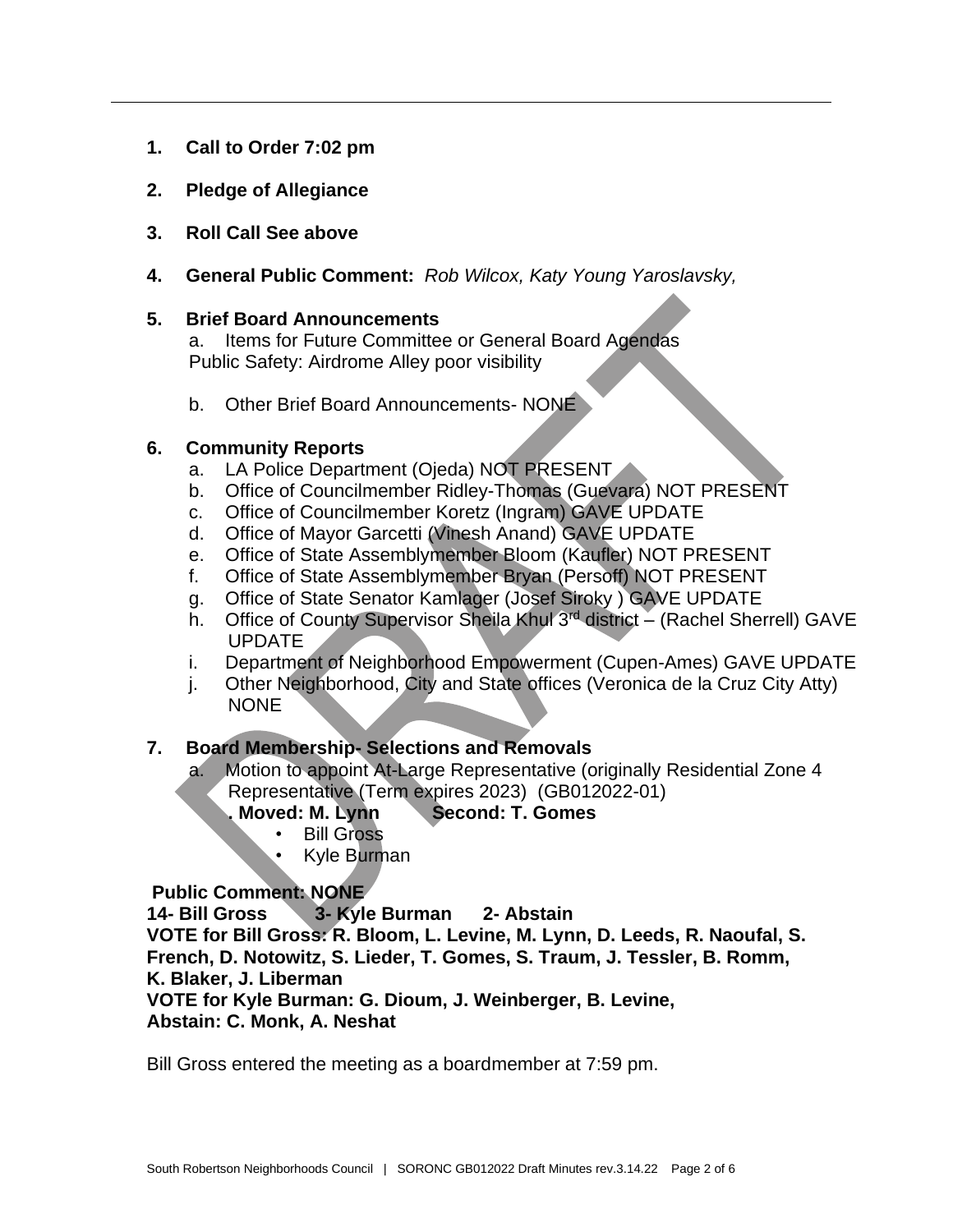b. Motion to remove Emilia Barrosse, Steve Chochran, and Jason Yap from the SORO NC General Board due to missing 5 General Board meetings in a fiscal year, as per Bylaws Section 7.A (GB012022-02)

**PUBLIC COMMENT: Wayne, Kyle MOVED: J. Liberman SECOND: T. Gomes VOTE: YES-15 NO-2 ABSTAIN-2 INELIGIBLE-1 YES: R. Bloom, L. Levine, M. Lynn, D. Leeds, R. Naoufal, S. French, D. Notowitz, S. Lieder, B. Levine, T. Gomes, S. Traum, J. Tessler, B. Romm, K. Blaker, J. Liberman NO: C. Monk, A. Neshat, ABSTAIN: G. Dioum, J. Weinberger, INELIGIBLE: B. Gross**

**Motion Passes**

- **8. Committees**
	- a. Motion to accept Homelessness Committee Stakeholder membership rules and purview (GB012022-03)

**MOVED: S. French SECOND B. Romm**

**PUBLIC COMMENT: Wayne**

**VOTE: YES-19 NO-0 ABSTAIN-1 INELIGIBLE-1 YES: R. Bloom, L. Levine, M. Lynn, C. Monk, G. Dioum, D. Leeds, R. Naoufal, J. Weinberger, S. French, D. Notowitz, S. Lieder, B. Levine, T. Gomes, S. Traum, J. Tessler, B. Romm, K. Blaker, A. Neshat, J. Liberman ABSTAIN- O. Lexall INELIGIBLE: B. Gross**

b. Opportunity to Join and/or Change Membership to Board Committees (GB012022-04) Baila Romm: Join the Outreach Committee Sophia French: Removed from the Transportation Committee Shevy Lieder: Join Transportation Committee and Business Advocacy Committee. Bill Gross: Join Outreach Committee and Public Safety

c. Committee Reports: NONE

#### **9. Unfinished Business**

a. Discussion and possible action to demand the resignation from City Council of suspended councilmember Mark Ridley-Thomas, and to appoint a voting caretaker for CD-10 until a special election is held (GB012022-05)

#### **R. Bloom and D. Leeds recused PUBLIC COMMENT: Wayne**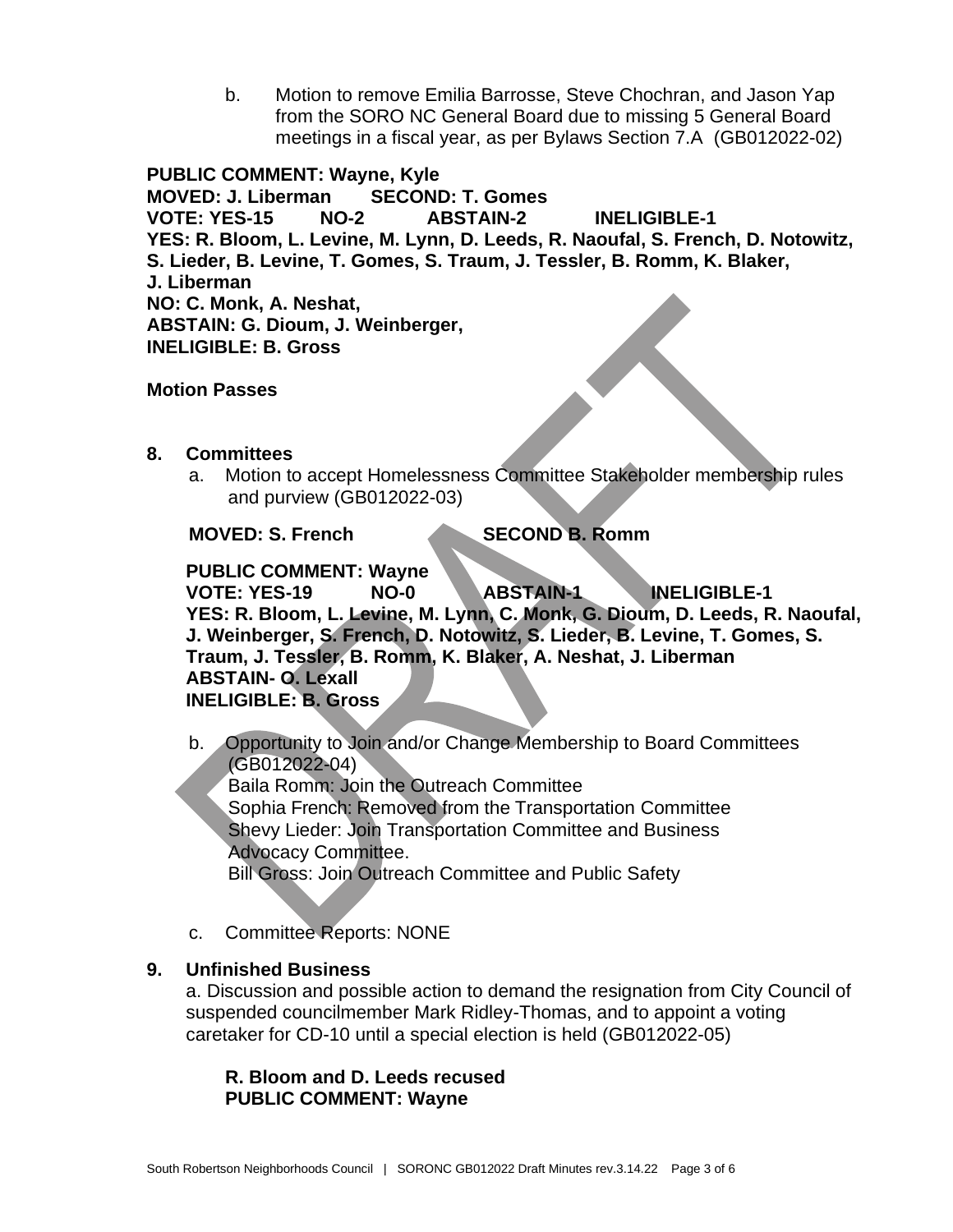Appoint a voting caretaker for CD-10 until a special election is held.

**MOVED: B. LEVINE SECOND: S. FRENCH VOTE: YES-12 NO-1 ABSTAIN-2 RECUSED-2 INELIGIBLE-1 YES: L. Levine, M. Lynn, G. Dioum, J. Weinberger, S. French, D. Notowitz, S. Lieder, B. Levine, S. Traum, J. Tessler, K. Blaker, J. Liberman NO: T. Gomes ABSTAIN: O. Lexall, C. Monk, B. Romm INELIGIBLE: B. Gross RECUSED: R. Bloom, D. Leeds**

# **AMENDMENT**

Motion as Amended- Motion to appoint a voting representative for CD-10 until a special election is held and the stakeholders have a voice in their selection (GB012022-05) **9.a MOTION: Moved: B. Levine Second: J. Liberman**

Motion to appoint a voting representative for CD-10 until a special election is held and the stakeholders have a voice in their selection (GB012022-05)

**VOTE: YES-10 N0-2 ABSTAIN-3 INELIGIBLE-1 RECUSED-2 YES: L. Levine, M. Lynn, G. Dioum, J. Weinberger, S. French, D. Notowitz, S. Lieder, B. Levine, S. Traum, J. Liberman NO: T. Gomes, K. Blaker ABSTAIN: O. Lexall, J. Tessler, B. Romm INELIGIBLE: B. Gross RECUSED: R. Bloom, D. Leeds**

**Motion Passes**

b. Motion to draft letter to CD5 and CD10 regarding a lack of trash cans in key SORO corridors (GB012022-06)

**PUBLIC COMMENT: Wayne MOVED: B. Levine SECOND: O. Lexall**

**Motion to send this back to Land Use committee. Moved: T. Gomes Second: B. Romm VOTE: YES-9 NO-7 INELIGIBLE-1 Yes: R. Bloom, L. Levine, D. Leeds, S. Lieder, T. Gomes, J. Tessler, B. Romm, K. Blaker, J. Liberman No: O. Lexall, M. Lynn. C. Monk, J. Weinberger, S. French, D. Notowitz, B. Levine, S. Traum, INELIGIBLE: B. Gross**

### **10. Consent Agenda**

- a. Motion to approve Draft meeting minutes of December 16, 2021 General Board Meeting (GB012022-07)
- b. Motion to approve December 2021 MERS Report (GB012022-08)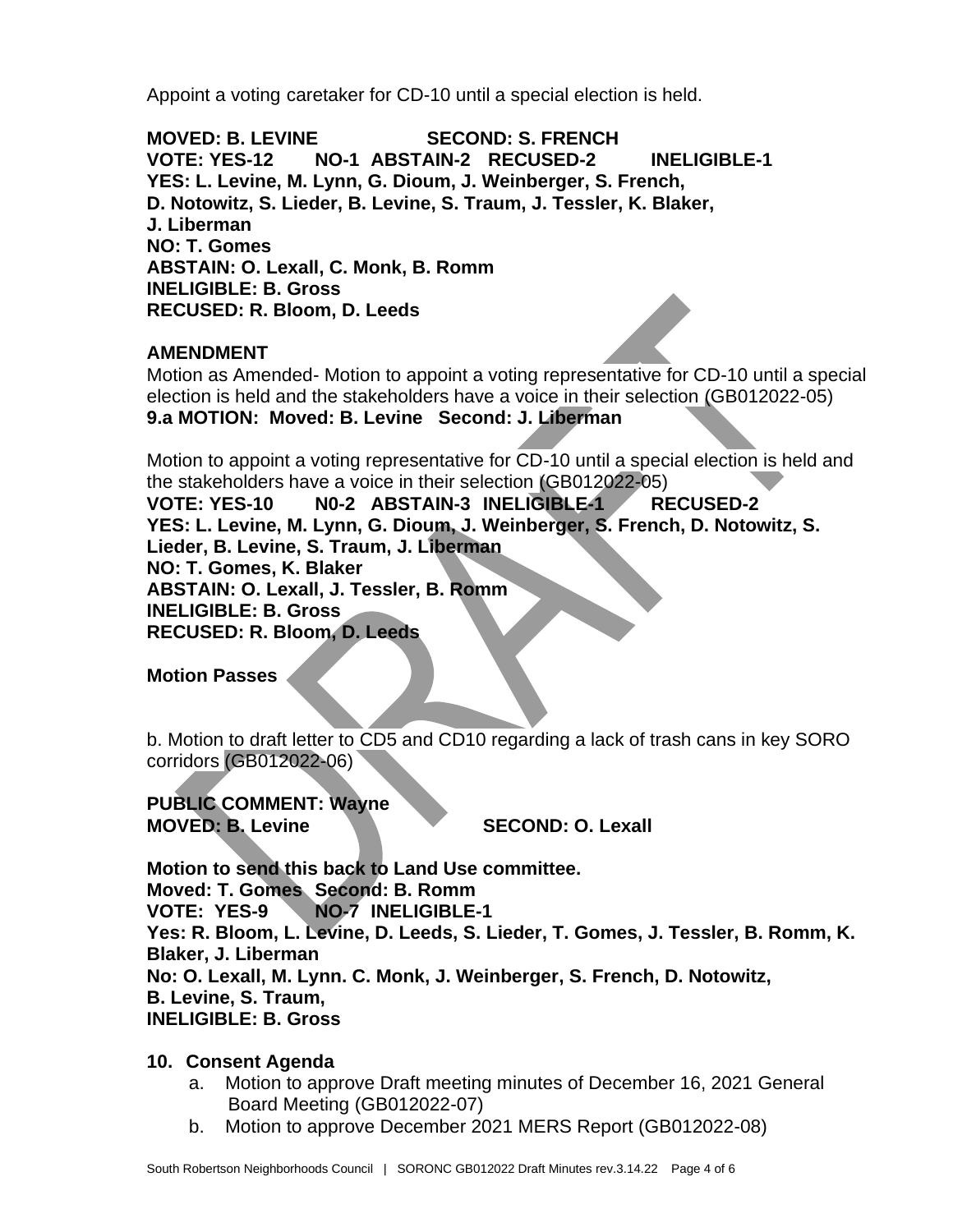- c. Motion to accept Public Safety Committee 2022 meeting date changes due to conflicts with holidays: June  $6<sup>th</sup>$ , July  $4<sup>th</sup>$ , and September  $5<sup>th</sup>$  (GB012022-09)
- d. Motion to write letter and file community impact statement in support of CF 21-0002-S195: LA City Resolution for state funding allocation for LA County mental health beds (GB012022-10)
- f. Motion to submit community impact statement in support of council file 21-1045 regarding the implementation of SB9 with provisions for community land trusts and affordable housing (GB012022-12)

#### **MOVED: J. Liberman SECOND: D. Notowitz PUBLIC COMMENT: Wayne**

**VOTE: YES- 16 NO-0 ABSTAIN-0 INELIGIBLE-1 YES: O. Lexall, R. Bloom, L. Levine, M. Lynn, C. Monk, D. Leeds, J. Weinberger, S. French, D. Notowitz, S. Lieder, B. Levine, T. Gomes, S. Traum, B. Romm, K. Blaker, J. Liberman INELIGIBLE: B. Gross**

# **Consent Agenda Passes**

- **11. New Business** 
	- a. Motion for the SORO NC to host a Town Hall Candidate Forum with possible coordination and co-sponsorship with other Neighborhood Councils, with a possible date of April 4, 2022 at the Simon Wiesenthal Center; and to fund up to \$1000 to print lawn signs for purposes of advertising this event. (GB012022-15)

# **PUBLIC COMMENT: WAYNE**

**MOVED: D. Notowitz SECOND: B. Romm VOTE: YES-14 NO-1 ABSTAIN-0 INELIGIBLE-1 YES: R. Bloom, L. Levine, M. Lynn, C. Monk, D. Leeds, J. Weinberger, S. French, D. Notowitz, S. Lieder, B. Levine, S. Traum, B. Romm, K. Blaker, J. Liberman NO: T. Gomes INELIGIBLE: B. Gross Motion Passes**

# EVERYTHING ELSE MOVED TO NEXT MONTHS MEETING

- Motion for the SORO NC to fund up to \$1000 to print reusable lawn signs to advertise the SORO NC General Board Meetings (GB012022-16)
- Motion to send letter regarding concerns over new construction of Apple offices ("Project Crossings"); 8825 National Blvd and 8771 Washington Blvd, plus additional adjacent parcels in Culver City and Los Angeles (GB012022
- Motion to support WRAC motion regarding the inclusion of SB9 sites in the Adequate Sites for Housing inventory (CF 21-0002-S186):